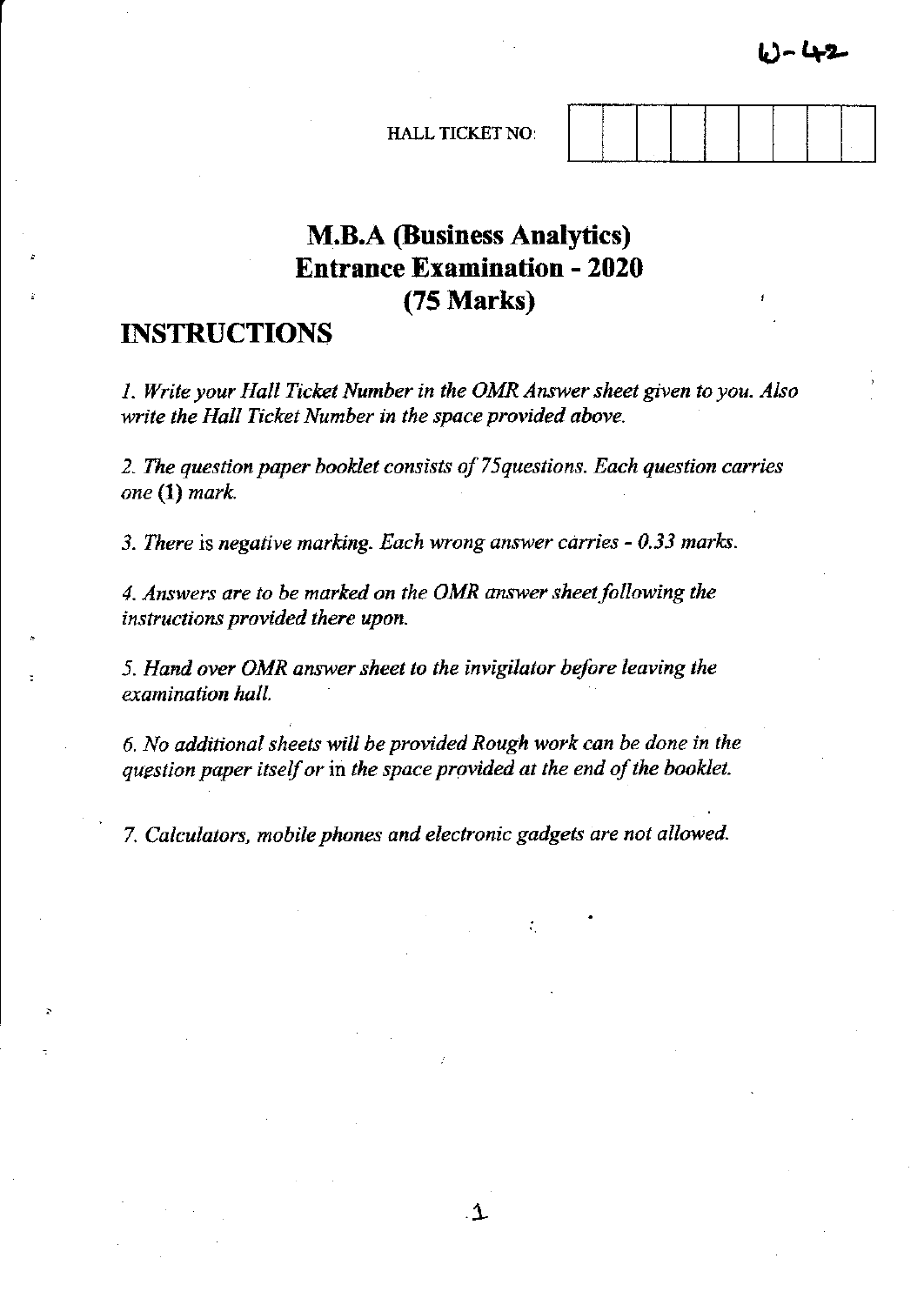÷,

**Directions for questions 1 to 5: There is a certain relationship between two given words on one side of:: and one word is given on the another side of:: while another word is to be found from the given alternatives, having the same relation with this word as the given pair has** . **Select the best alternative.** 

l. Flow: River:: Stagnant: ?

- A. Rain
- B. Stream
- C. Pool
- D. Canal

2. South: North-West:: West: ?

- A. North
- **B. South-West**
- C. North-East
- D. East
- **3. Novelty: Oldness : : Newness:** ?
- A. Model
- B.' Antiquity
- **C. Discovery**
- D. Culture
- 4. Monotony: Variety: : Crudeness: ? ..
- **A. Refinement**
- B. Raw
- C. Sobriety
- D. Simplicity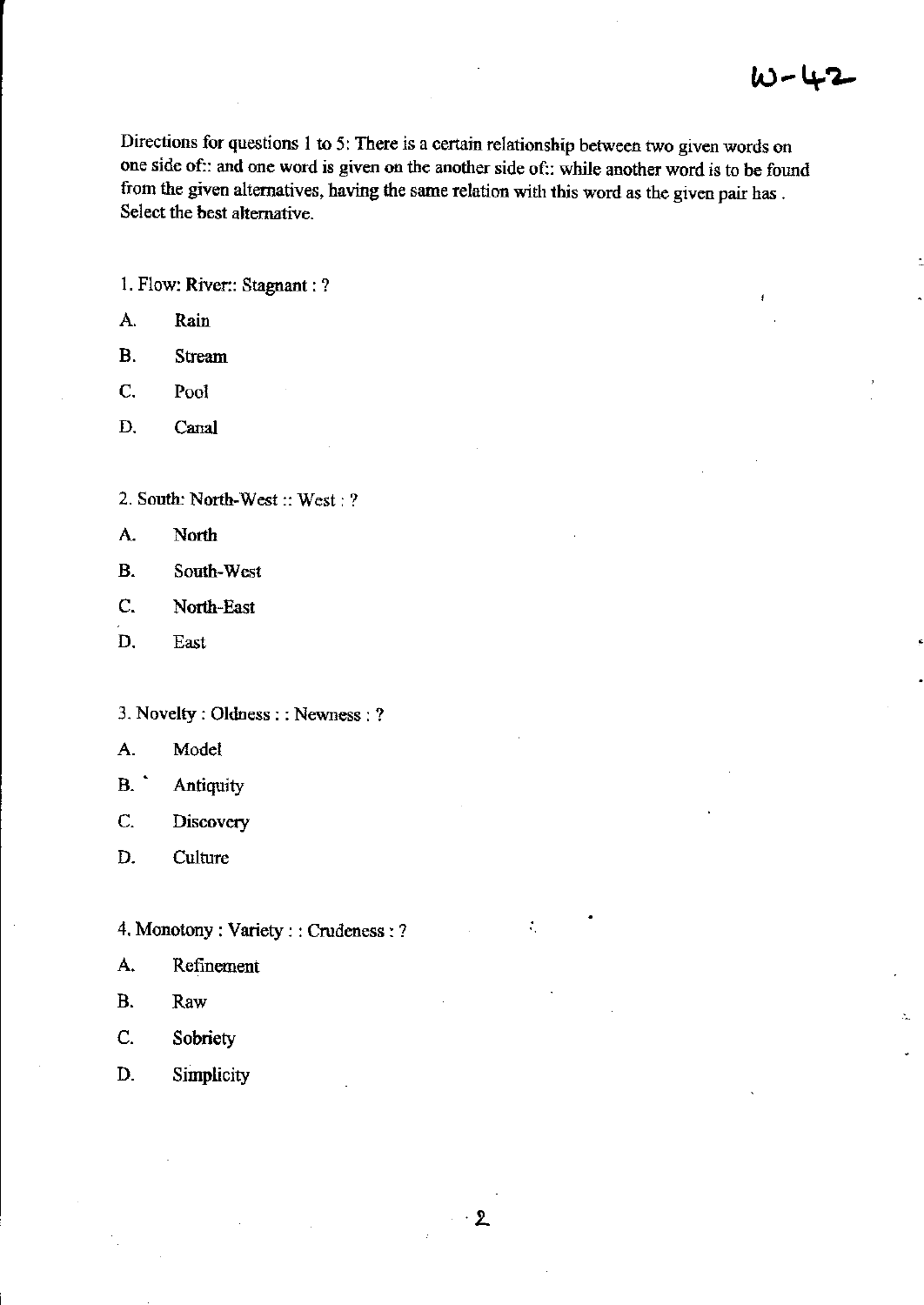# ハールコ

# 5. Mountain: Hill : : Tree: ?

- **A. Forest**
- B. Shrub
- c. Leaf
- D. Ground

Directions for questions 6 to 10: From the given words, choose a word which means<sup>1</sup> **almost the same as given below.** 

### 6. SLUMP

- **A. Rise**
- **B. Disease**
- C. Fall
- D. Theft

### 7.EMVLATE

- A. Neglect
- B. Instigate
- C. Modify
- D. **Imitate**

#### 8. MELLIFLUOUS

- A. **Cunning**
- B. Ugly .
- C. Sinful
- D. **Harmonic**
- 9.SUMPTOUS
- A. **Economical**
- B. Splendid
- C. **Slender**
- D. **Inferior**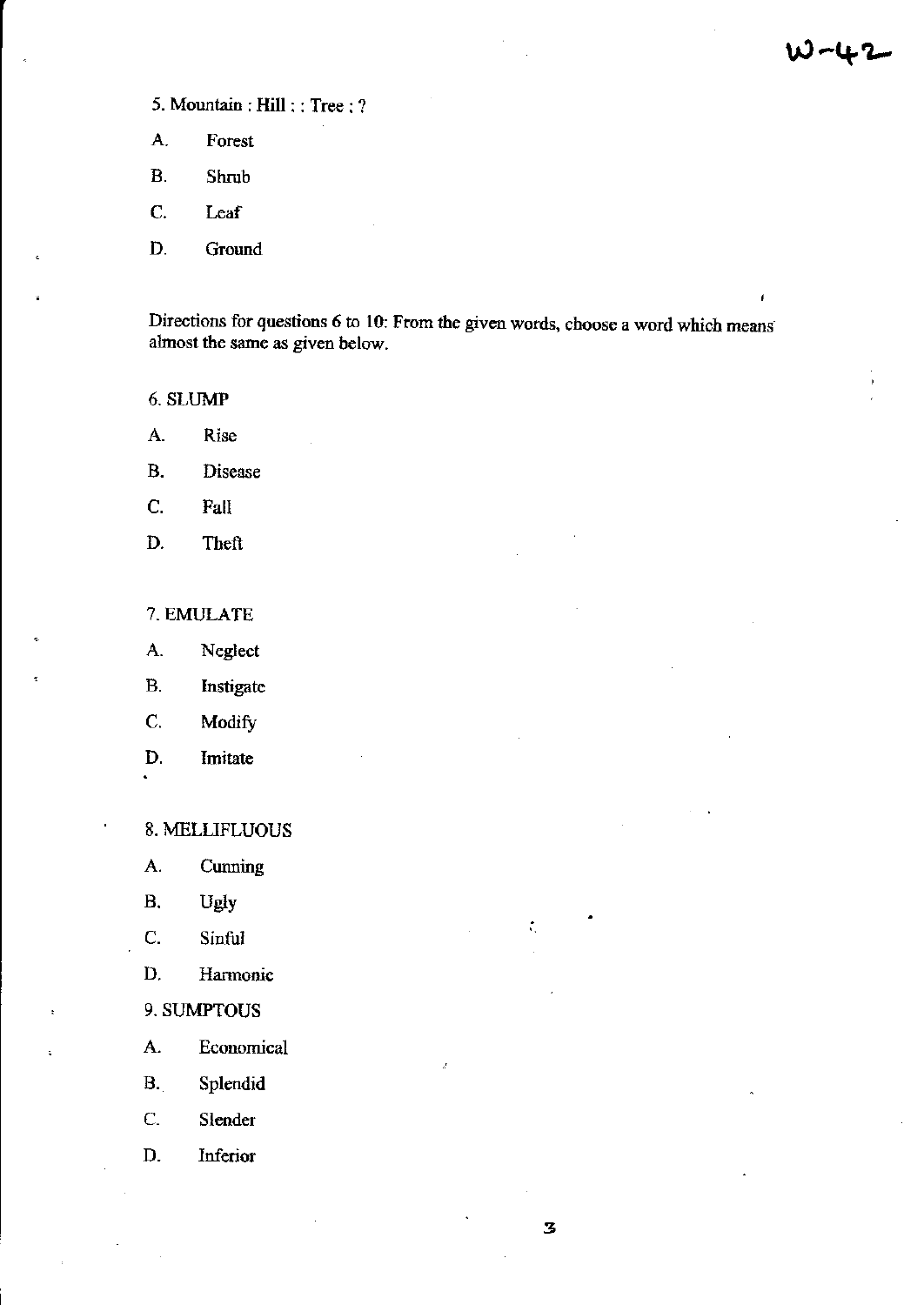### 10. CORPULENT

- **A. Lean**
- B. Gaunt
- C. Obese
- **D. Emaciated**

**Directions for questions 11 to 15: From the given words, choose a word which means the almost opposite as the given word.** 

÷,

 $\mathbf{\psi}$ 

#### 11. FRANTIC

- A. Calm
- B. Hopeful
- C. **Active**
- D. **Bitter**

#### 12. INFRINGEMENT

- **A. Review**
- B. Obedience
- **C. Relaxation**
- **D. Revision**

# 13. RELINQUISH

- A. Abdicate
- **B. Renounce**
- C. Possess
- D. Deny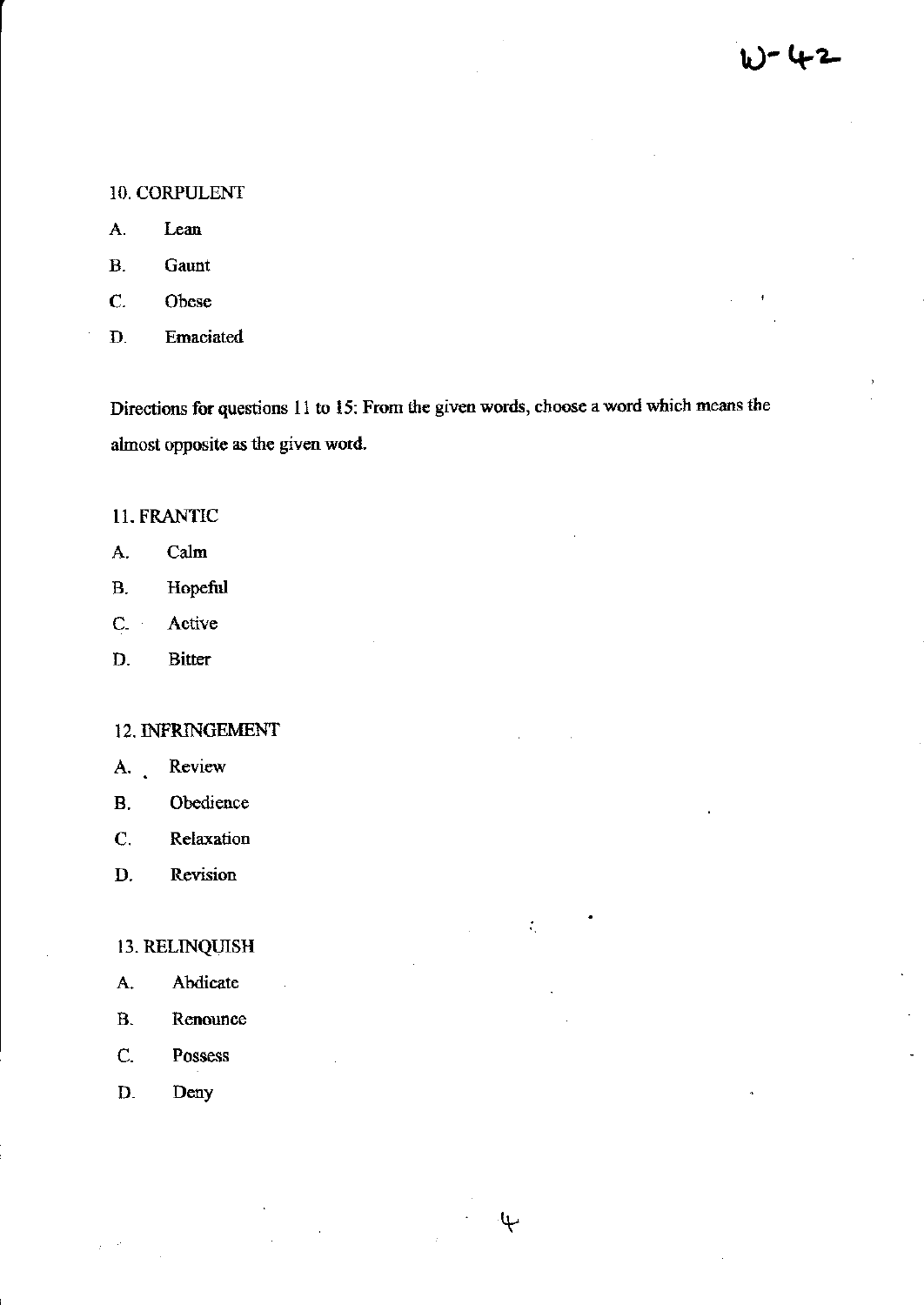ハード、

#### 14. CULPABLE

 $\lceil$ 

- A. Defendable
- B. Blameless
- C. Careless
- D. Irresponsible

#### 15. OSTENTATION

- A. Semblance
- B. Flourish
- C. Modesty
- D. Boasting

Directions:(Q16-20) Choose the appropriate word relationship from the following to fill in the blanks.

16. Sympathy is related to Virtue in the same way as Cruelty is related to -------------

- **A. Vice**
- B. Kindness
- **C. Emotion**
- D. Animosity

**17. Win is related to Competition in the same way as Invention is related to ----**

5

- A. Product in the set of the set of the set of the set of the set of the set of the set of the set of the set of the set of the set of the set of the set of the set of the set of the set of the set of the set of the set of
- **B. Discovery**
- C. Trail
- D. Laboratory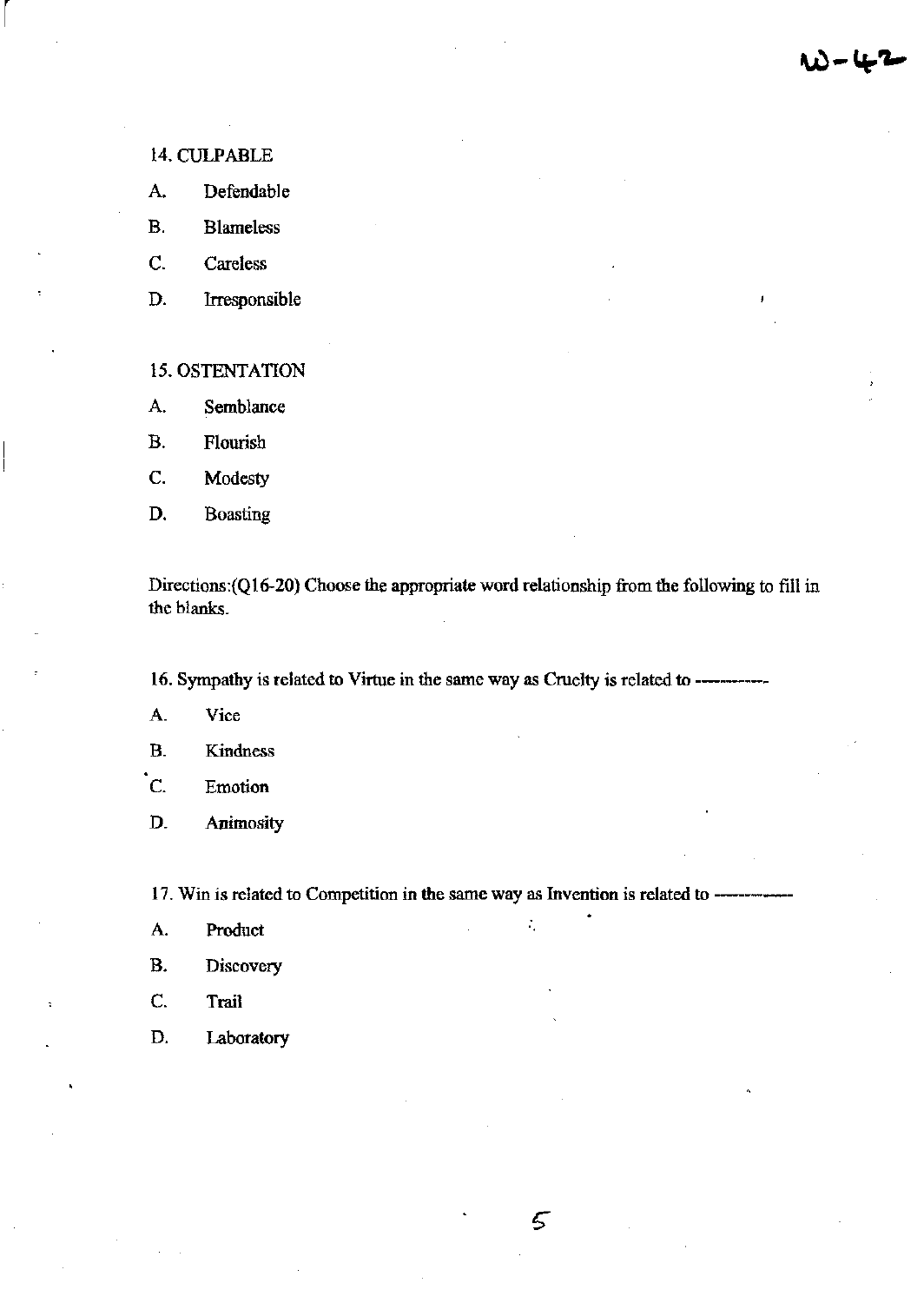18. If is related to Condition in the same way as But is related to -----

A. Disapproval

r

- B. Supplement
- C. Negation
- D. Contradiction
- 19. Accident is related to Carefulness in the same way as Disease is related to----
- A. Sanitation
- B. Treatment
- C.Medicine
- D. Doctor

20. Demographer is related to People in the same way as Philatelist is related to ------------

- A. Fossils
- B. Stamps
- C. Photography
- D. Music
- 21. The value of  $(\cos 12^{\circ} + \cos 84^{\circ} + \cos 132^{\circ} + \cos 156^{\circ})$  is:
	- A. 'h
	- $B. -1/2$
	- C. *-3/2*
	- D. *118*
- 22. A number being successively divided by 3, 5 and 8 leaves remainders 1,4 and 7 respectively. What would be the respective remainders. if the order of divisors be reversed?

 $\mathcal{L}$ 

- A. 8,6,4
- B. 6,4,3
- C. 6,4,2
- D.2,4,6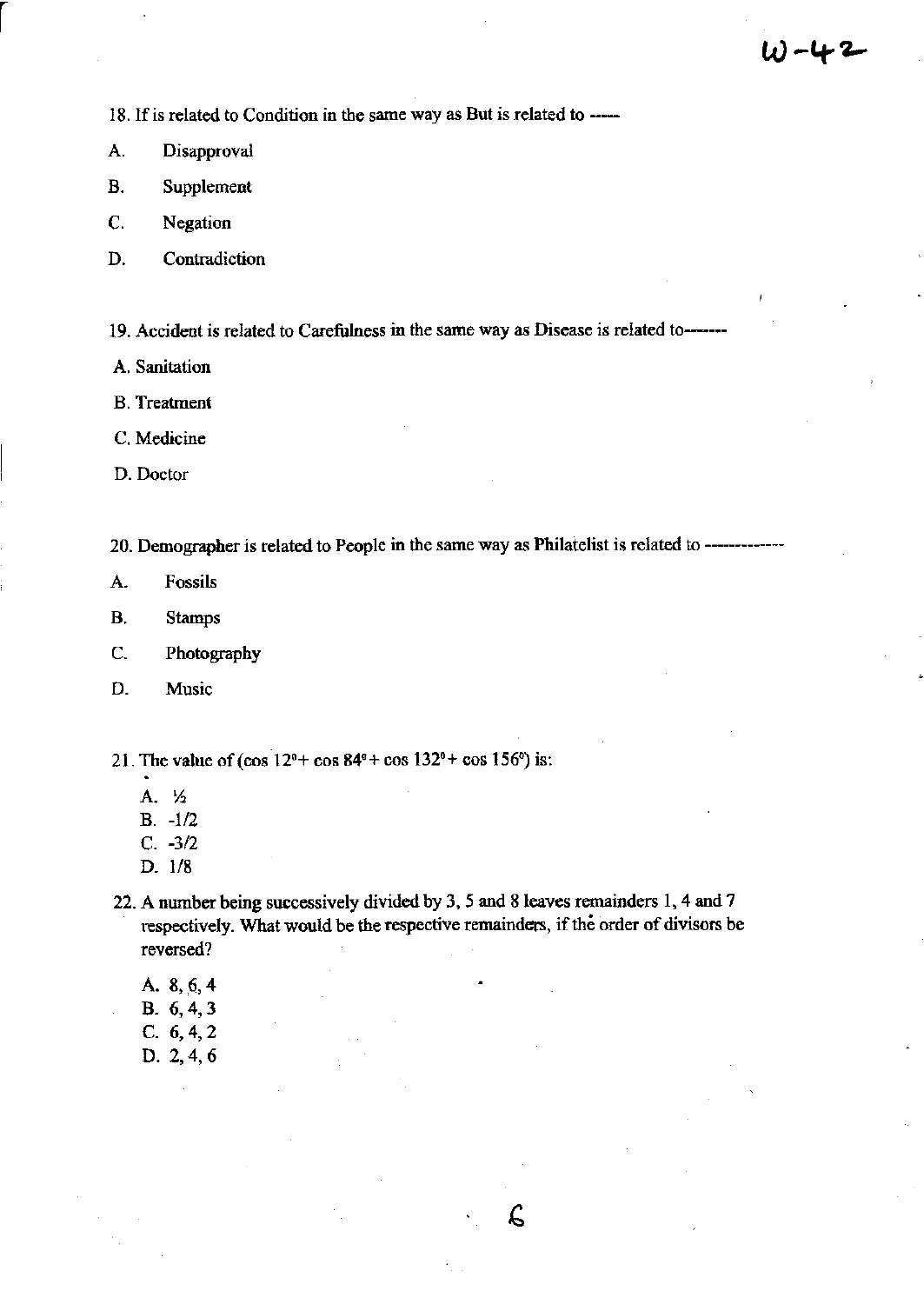23. Find the value of  $(2^{1/4}-1)(2^{3/4}+2^{1/2}+2^{1/4}+1)$ :

Al B. -I C. 1.41

r

D. 2

24. How many words can be formed from the letters of the word "EXTRA" so that the **vowels are never together?** 

A.48

B. 72

C. 120

D. 168

25. If  $(1+X)^{n} = C_0 + C_1X + C_2X^{2} + \dots + C_nX^{n}$ , then what would be the value of the expression:  $C_1/C_0 + 2C_2/C_1 + 3C_3/C_2 + \dots + nC_n/C_{n-1}$ ?

- A. n/2
- B. n(n+1)
- C.  $n(n+1)/2$
- D.  $n(n+1)/12$
- **26. An entomologist spots what might be a rare subspecies** of beetle. **due to the pattern on its back. In the rare subspecies, 98% have the pattern. In the common subspecies, 5% have the pattern. The rare subspecies accounts for only 0.1 % of the population. How likely is**  the beetle having the pattern to be rare?
	- A **1.9%**
	- B. **2.5%**
	- C. 3.0%
	- D. **3.8%**

27. How many real solutions the equation,  $3^2 - 2x - 1 = 0$ , will have?

- **A. No solution**
- B. Infinitely many solutions

**C. One solution** 

**D. Two solutions**<br>28. For what value of "a", the inequality  $(a-2)x^2 - x - 1 \ge 0$  does not have a solution?

- A *7/4*
- $B. < 7/4$
- C. 2
- $D. > 2$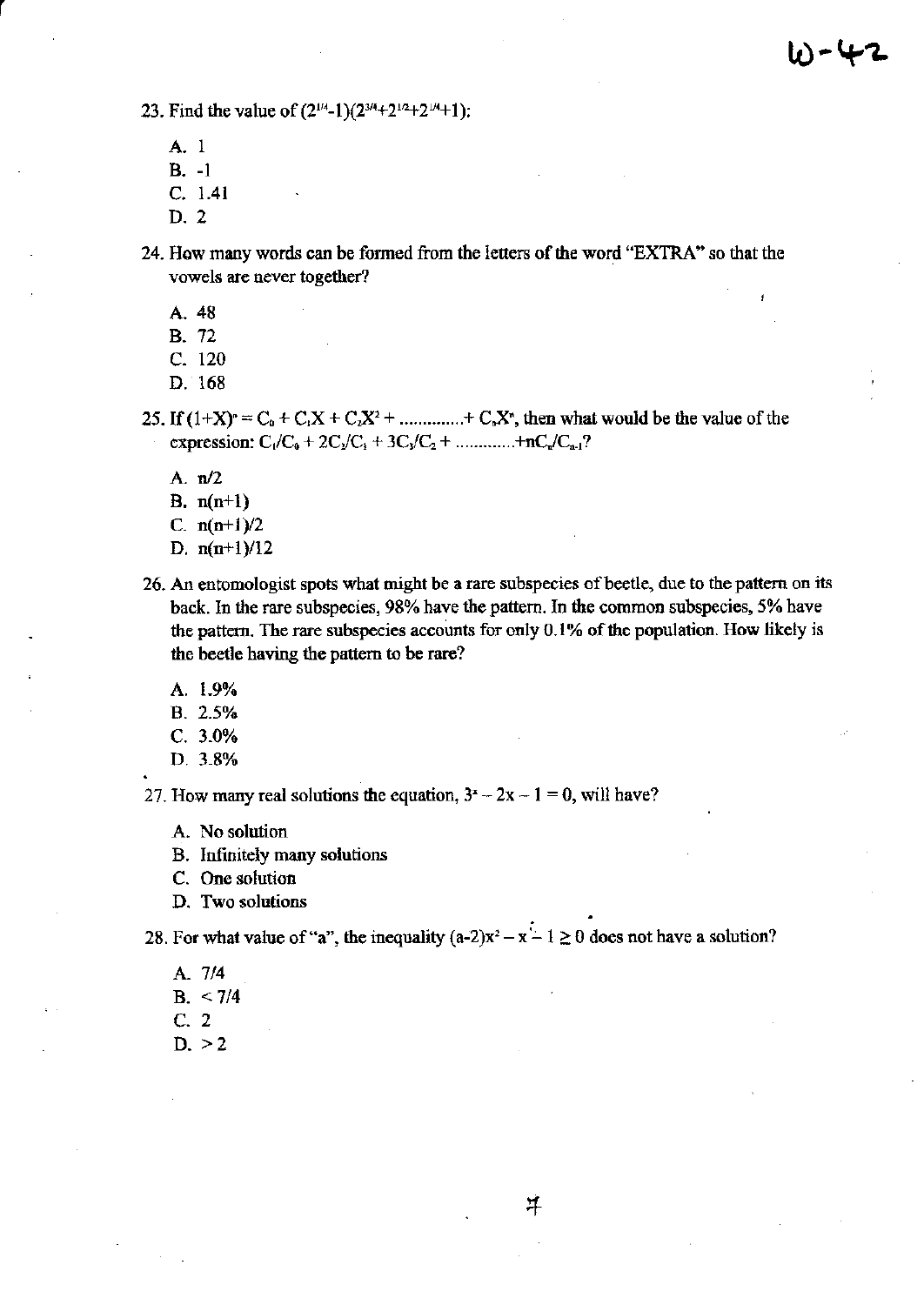$29$ , If  $log_2(9 - 2^x) = 10^{\log(3 - x)}$ , then what is x?

- A. 0
- B. 3
- C. 6
- D. 3 and 6

**30. Let x and y be positive integers such that x is prime and y is composite then:** 

- A.  $(y-x)$  can't be an even integer
- **B. xy can't be an even integer**
- C.  $(x + y)/x$  can't be an even integer
- **D. None** of the **above**

31. The shortest distance of the point (1/2, 1) from the curve  $y = |x - 1| + |x + 1|$  is:

- $A.0$
- B. I
- C.  $\sqrt{2}$
- D.  $\sqrt{3}/2$

**32.** What is correct about the equation  $y = x^4 - 2x^2$ ?

- A. Increasing at  $(-\infty, -1)$ ,  $(0, 1)$  and decreasing at  $(-1, 0)$ ,  $(1, \infty)$
- B. Increasing at  $(-\infty, -1)$ ,  $(0, 1)$  and remaining stable at  $(-1, 0)$ ,  $(1, \infty)$
- C. Decreasing at  $(-\infty, -1)$ ,  $(0, 1)$  and increasing at  $(-1, 0)$ ,  $(1, \infty)$
- D. Decreasing at  $(-\infty, -1)$ ,  $(0, 1)$  and remaining stable at  $(-1, 0)$ ,  $(1, \infty)$

**33. For what values of sinx and cosx, the equation 3 cosx + 4 sinx + 25 attains its maximum?** 

- A.  $(3/5, 4/5)$
- B. (415,3/5)
- C.  $(-3/5, -4/5)$
- D.  $(-4/5, -3/5)$
- 34. For a skew symmetric even ordered matrix "A of integers", which of the following will not hold true?
	- A. det(A) = 9
	- B.  $det(A) = 81$
	- C. det $(A) = 7$
	- D. det $(A) = 4$

35. Area bounded by the curve  $ay = 3(a^2 - x^2)$  and the x-axis is:

- **A. a<sup>1</sup>**
- **B. 2a2**
- **C. 3a1**
- **D.4a2**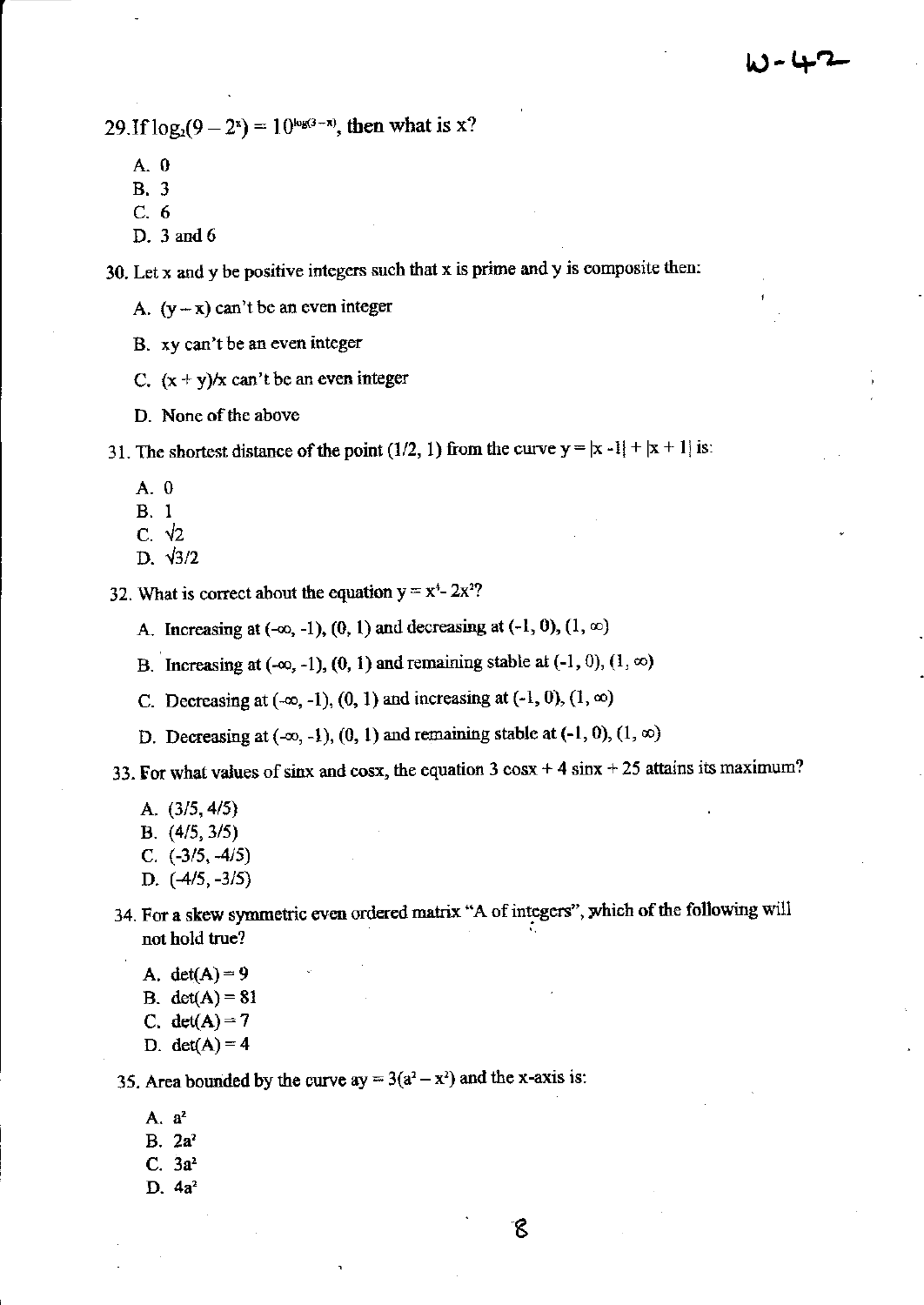W - 42

- 36. Arranging data into a table is called:
	- A. Tabulation.
	- **B. Frequency**

C. Analysis

 $\begin{bmatrix} 1 \\ 1 \end{bmatrix}$ 

- D. Interpretation
- 37. Arranging data so that the number of times each category occurs is called  $a(n)$ table.
	- **A. cross-tabulation**
	- B. frequency
	- C. percentage
	- **D. pre-coding**
- 38. If 60 males are asked if they recognize the brand name, "Focus," and 35 of them correctly identify the product as a model of Ford's product line within Ford Motor Co., the **proportion of males in the sample who recognize this brand name is approximately:** 
	- A. .6
	- B. .58
	- C. .35
	- D. 79
- **39. If a researcher wants to summarize the responses of subjects by gender and awareness of**  a particular brand ("Yes" or "No"), he or she would use a contingency table.
	- A. I X2
	- B. 2X2
	- C. 2X3
	- D. 3 X3
- **40. Data with which type of distribution are appropriate for division based on the median**  split?
	- A. normally distributed
	- **B. unimodal distribution**
	- C. bimodal distribution
	- D. uniform distribution
- **41. When a researcher makes inferences about the meaning of the data from a research study and draws conclusions about what these data mean in terms of their implications, this is an example of:** 
	- **A. data indexing**
	- B. data analysis
	- C. quadrant analysis
	- **D. data interpretation**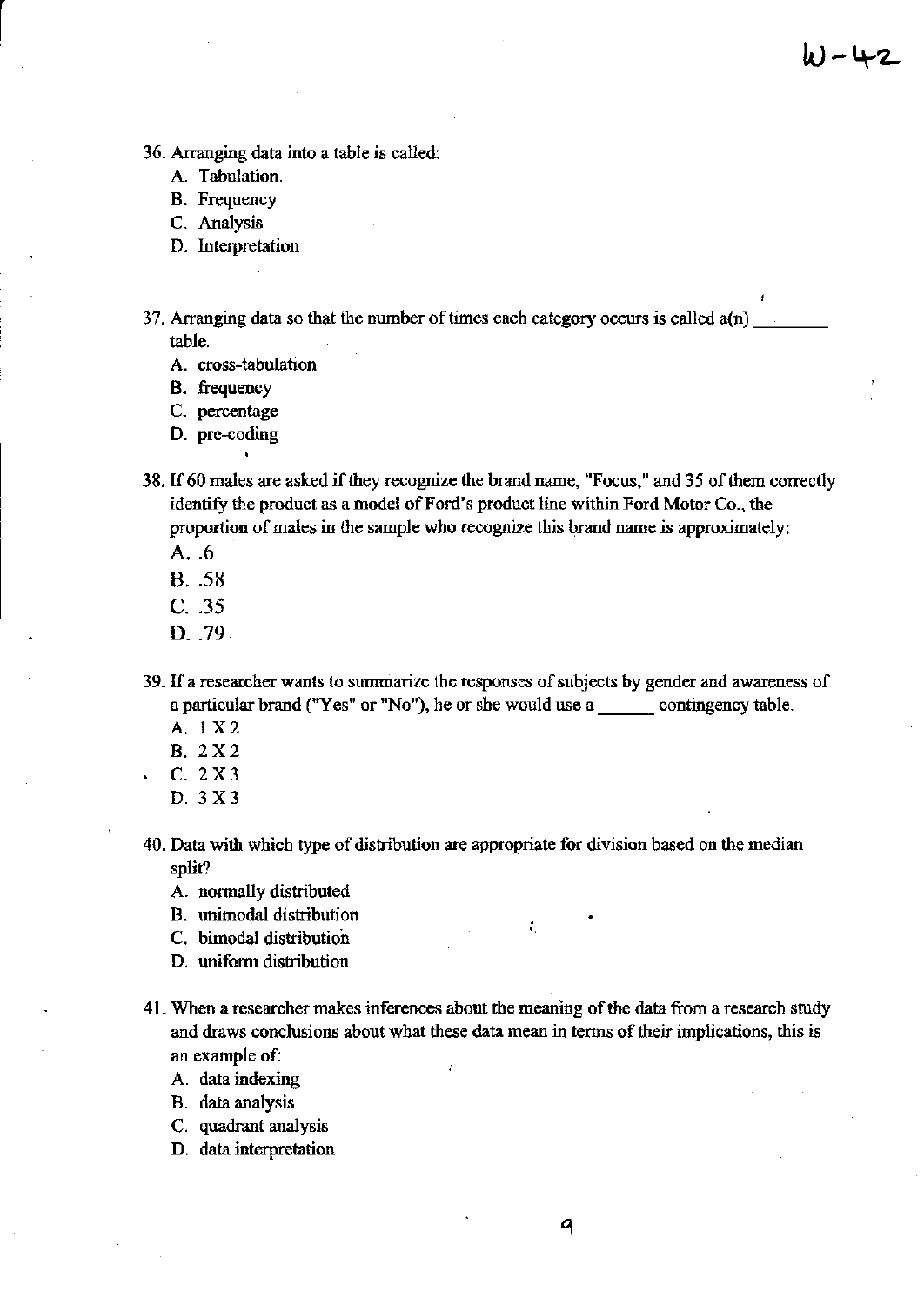- **42. Which** of the **following becomes key indicator** of whether **or not a hypothesis can be supported?** 
	- **A. critical value**
	- **B. significance level**
	- **C. chi-square**
	- D. degrees of freedom

43. In statistical testing. the significance level is commonly denoted by the symbol:

 $A. \beta$ 

r

- *B.a*
- C. Il
- D. $\Omega$
- 44. If the population mean is expected to be 85 and the sample mean is 80. the sample **standard deviation is 20, and the sample consists of 100 consumers, the observed value of the Z-statistic is approximately:** 
	- A. 2.5
	- B. -10
	- c. -2.5
	- D. -0.25

**45. The two types of errors researcher run the risk of committing when sampling are:** 

- A. primary and secondary errors
- B. Type I and Type II errors
- **C. critical and noncritical errors**
- D. Type A and Type B errors
- **46. Which type of error occurs when the researcher concludes a relationship exists when in fact one does not exist?** 
	- A. Type I
	- B. Type II
	- C. Type III
	- D. TypeB

47. When the probability of a Type II error is  $\ldots$ , the probability of a Type I error is  $\ldots$ .

- **A. reduced, increased**
- B. reduced; reduced
- **C. increased; increased**
- D. increased, reduced

. .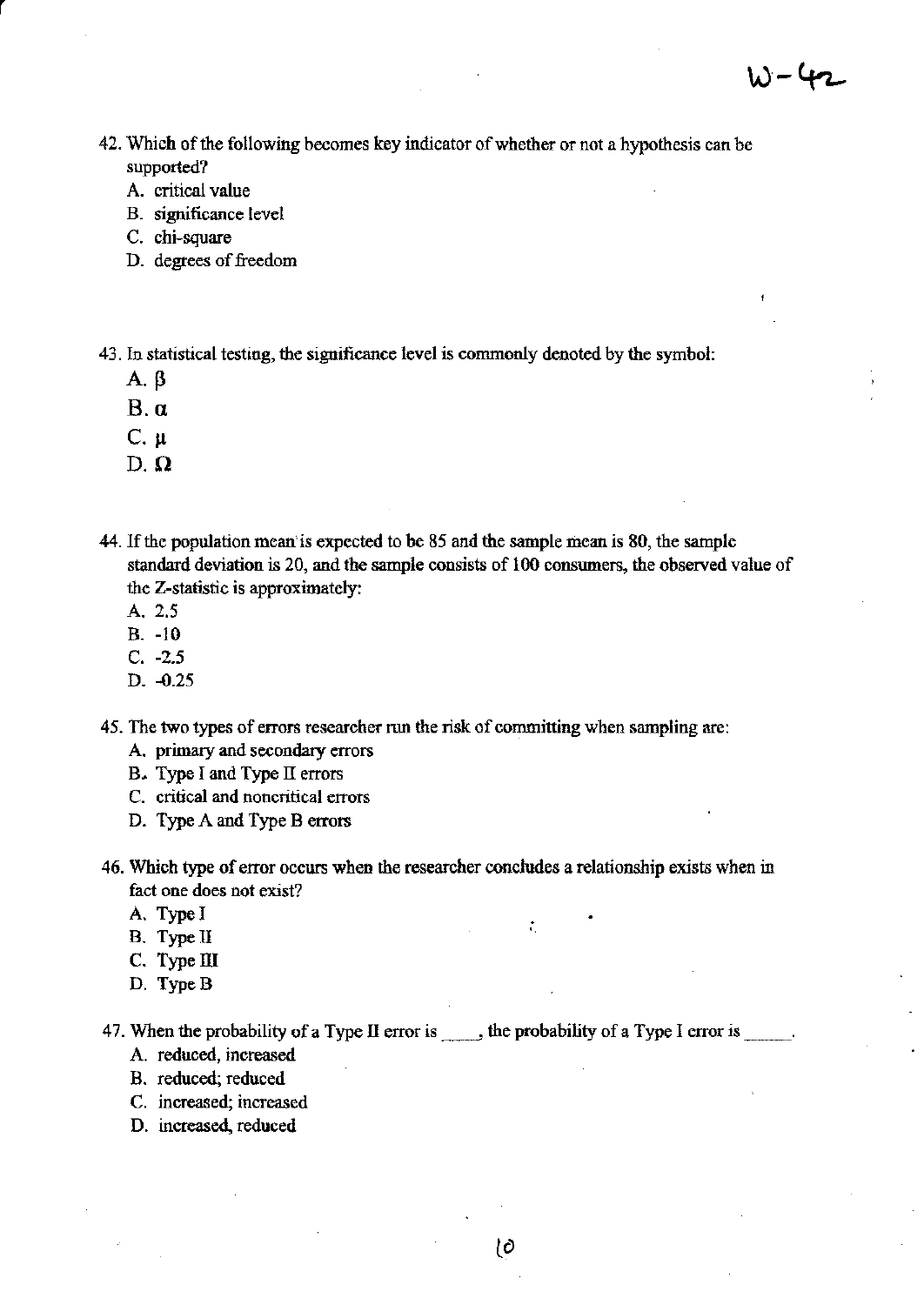48. When sample size  $(n)$  is larger than  $\qquad$ , the *t*-distribution and Z-distribution are almost **identical.** 

A. 10

- B. 20
- C. 25
- D.30
- **49. Suppose that past research studies have found that 70 percent of a particular target market segment were aware of the Nike "swoosh" brand mark. If 65 percent of this target market in a sample of 60 people are aware of this brand mark, and if the standard error of the proportion is 0.06, the observed Z-test value is approximately:** 
	- A. -13.19
	- B. -0.83
	- C. 0.83
	- D. 13.19
- **50. Suppose that you used a 9-point rating scale and that you wanted to compare men who had an annual income over \$50,000 (Group 1) with men who had an annual income less**  than or equal to \$50,000 (Group 2) on their liking of a new product. If you studied 40 men in Group 1 and they have a mean of 7 and a standard deviation of 2.5, while the 35 men in Group 2 have a mean of 5 and a standard deviation of 1.4, what is the approximate **value of** *t* **using the** *t-test?* 
	- A.3.43
	- B. 4.19
	- C. 2.64
	- D. 2.79
- 51. In a box, there are 8 red, 7 blue and 6 green balls. One ball is picked up randomly. What is the probability that it is neither red nor green?
	- A. 1/3
	- B. 314
	- C. 7119
	- D.  $9/21$
- **52. Two dice are thrown simultaneously. What is the probability of getting two numbers whose product is even?** 
	- A. 1/2
	- B. 314
	- C. 318
	- D. 5116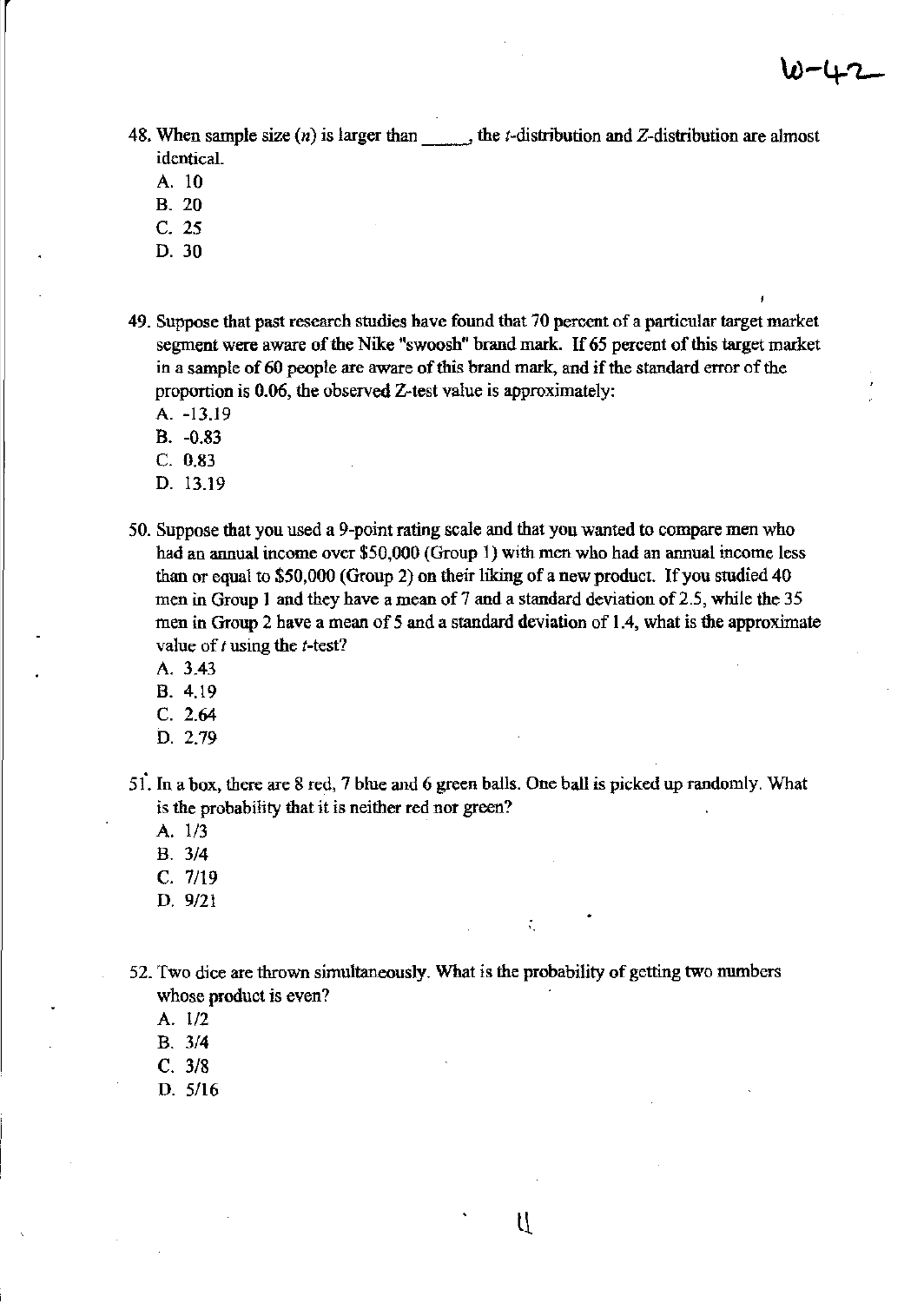- **53. The cost price of20 units** of product **A is the same as the selling price ofx units of A. If the profit is 25%, then the value of x is:** 
	- A. 12
	- B. 25
	- C. 18
	- D. 16

54. A trader mixes 26 kg of rice at Rs. 20 per kg with 30 kg of rice of other variety at Rs. 36 per kg and sells the mixture at Rs. 30 per kg. His profit percent is:

- A. 5
- B. 8
- C. 10
- D. 12
- **55.66 cubic centimetres of a metal is drawn into a wire 1 rum in diameter. The length** of the **wire in metres will be:** 
	- A 124
	- B. 104
	- C.64
	- D.84

**56. The average age** of husband, **wife and their child 3 years ago was 27 years and that of**  wife and the child 5 years ago was 20 years. The present age of the husband is:

- A.40
- .B. 35
- C. 50
- D.37
- 57. Starting from 12'0 clock in the afternoon, how many degrees the hour hand would turu by **the time it is 10 minutes past five in the evening on the same day?** 
	- A. 150
	- B. 155
	- C. 145
	- D. 130

**58. An error 2% in excess is made while measuring the side of a square. The percentage of error in the calculated area** of the **square is:** 

- A.4.04
- B. 2.02
- C. 4
- D. 2

. .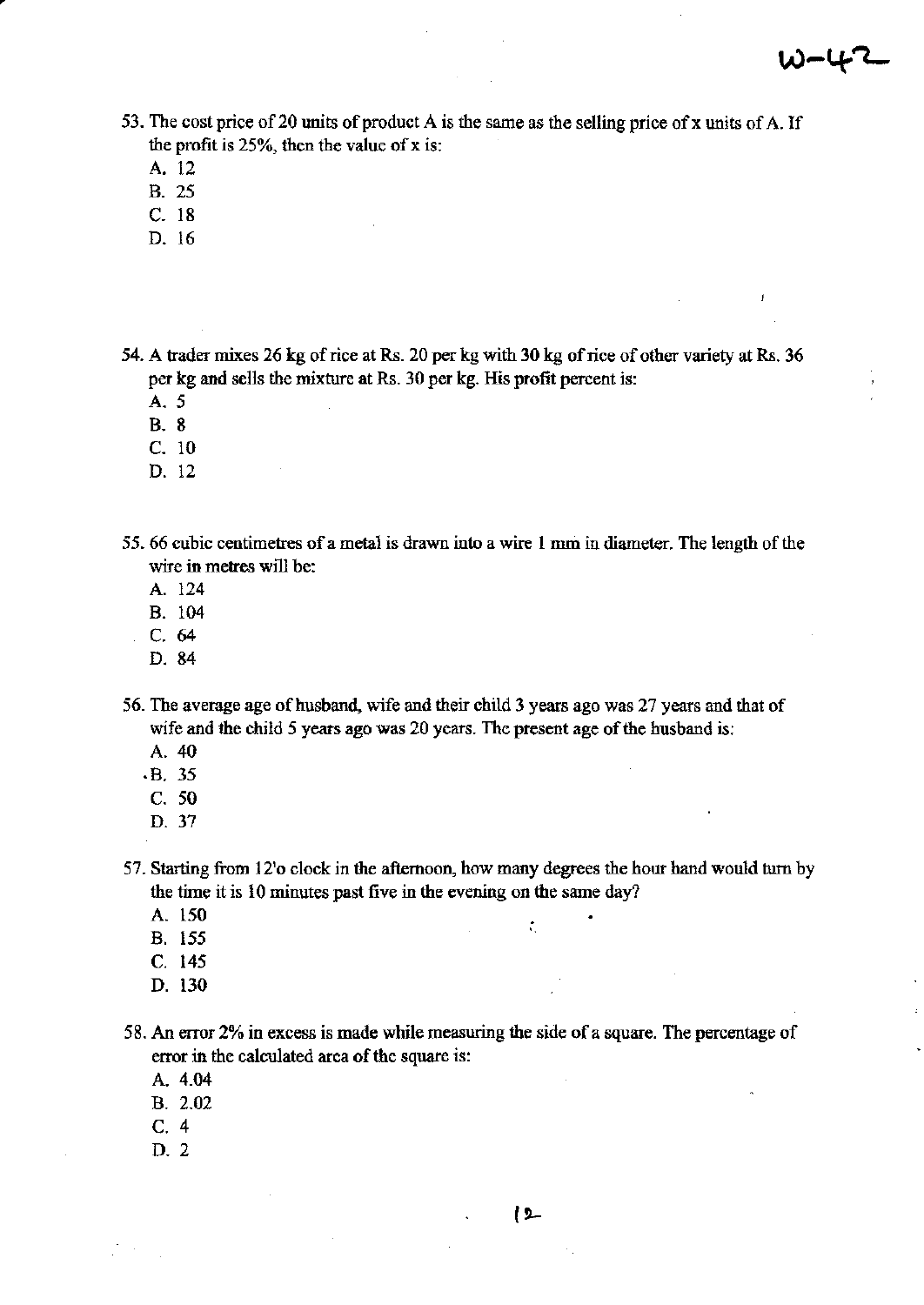- 59. The length of a rectangular plot is 20 metres more than its breadth. If the cost of fencing the plot  $@$  Rs. 26.50 per metre is Rs. 5300, what is the length of the plot in metres?
	- A.40

 $\left| \begin{array}{c} \hline \hline \hline \hline \hline \hline \hline \end{array} \right|$ 

- B. 60
- C. 50
- D. 55

**60. In how many different ways can the letters** of the **word 'LEADING' be arranged in such a way that the vowels always come together?** 

- A. 480
- B. 240
- C. 360
- D.720

61. If log  $27 = 1.431$ , then the value of log 9 is:

- A . .477
- B. .954
- C. .623
- D. .266

62. If a person walks at 14 km/hr instead of 10 km/hr, he would have walked 20 km more. The actual distance travelled by him is:

- A.60Km
- B.40Km
- C. 50Km
- D.20Km

63. What least number must be added to 1056, so that the sum is completely divisible by 23 ?

"

- A. 5
- B. 3
- C. 2
- **D.** 7 **D.** 7

**64. A boat running upstream takes 8 hours 48 minutes to cover a certain distance. While it**  takes 4 hours to cover the same distance running downstream. What is the ratio between the speed of the boat and speed of the water current respectively?

- A. 8:3
- B, 2: 1
- C. 3:2
- D. 8:2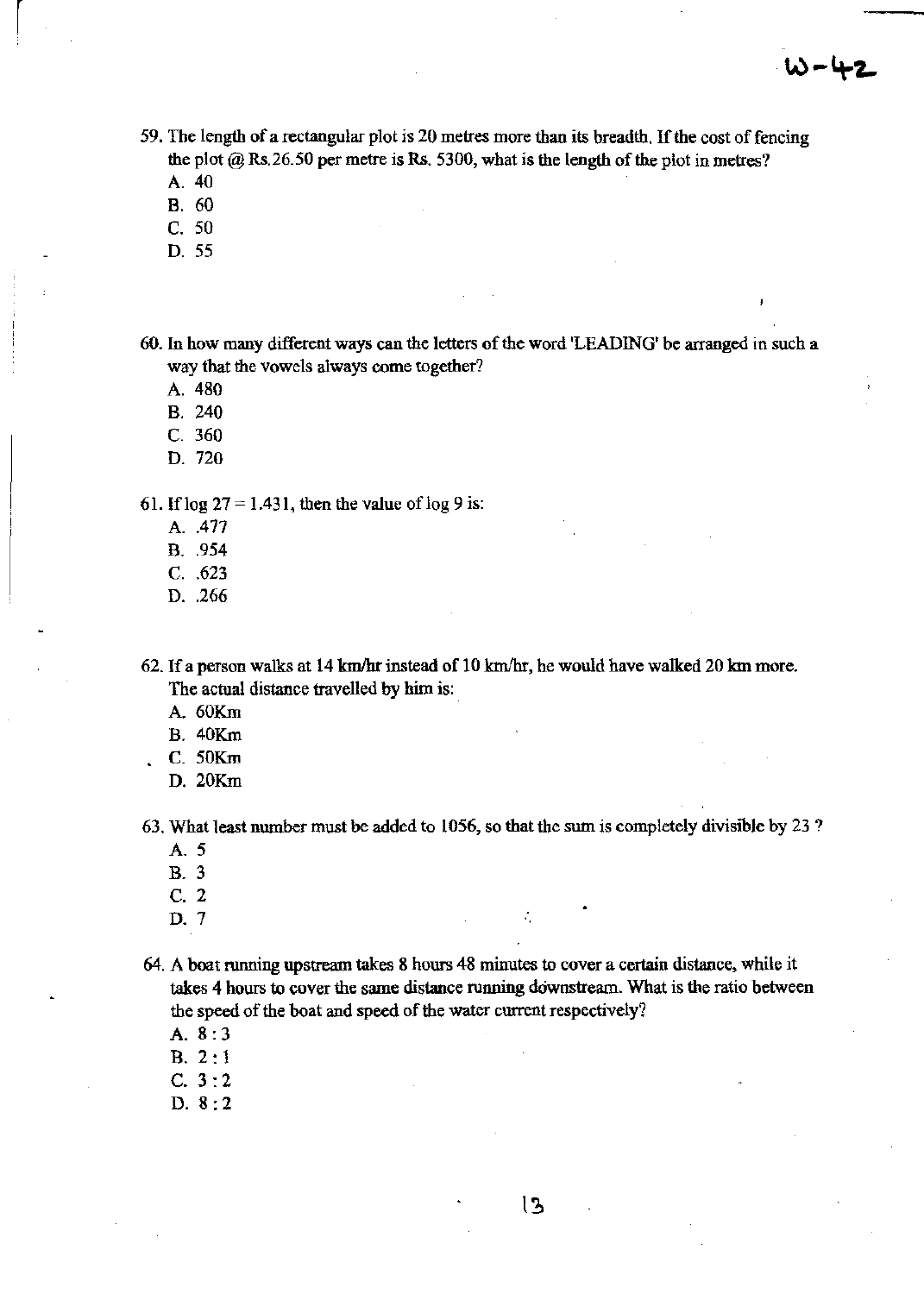£

- 65. The difference between compound interest and simple interest on an amount of Rs. 15,000 for 2 years is Rs. 96. What is the rate of interest per annum?
	- A, 7
	- B, 6
	- C 10
	- D, 8

66. X and Y invest in a business in the ratio 3: 2. If  $5\%$  of the total profit goes to charity and X's share is Rs. 855, the total profit is:

A, Rs,1500

- B. Rs.1585
- C. Rs.1475
- D, Rs,1450

67, The cube root of 000216 is:

- A, 0,07
- B, 0,05
- $C. 0.08$
- D. 0.06
- 68. Two numbers are respectively 20% and 50% more than a third number. The ratio of the two numbers is:
	- A. 3:5
	- B, 4:5
	- C. 5:7
	- D: 2:5
- 69. The sum of the squares of three numbers is 138, while the sum of their products taken two at a time is 131. Their sum is:

 $\ddot{\phantom{a}}$ 

- A. 15
- B, 20
- C 40
- D, 30
- 70, Find a positive number which when increased by 17 is equal to 60 times the reciprocal of the number.
	- A. 20

B, 17

- C 10
- D, 3

 $\ddot{\cdot}$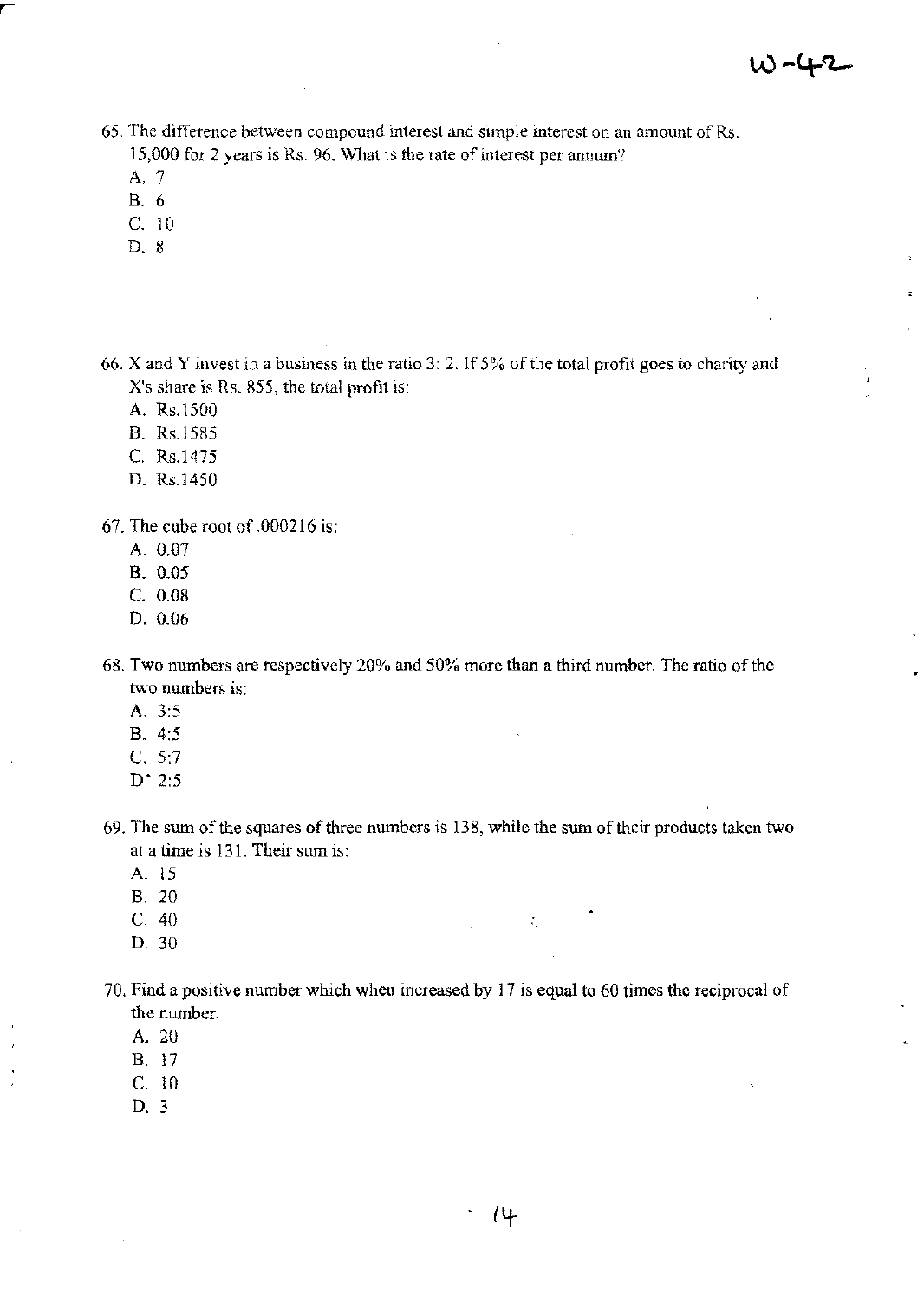Note: Questions 71 to 75 arc based on the charts shown below:

Study the following bar charts and answer the questions from 71 to 75.

The following charts show Foreign Trade (Imports and Exports) by countries for the year (2018 - 2019).

Countries (A to I) arc shown on the Y axis and the corresponding imports/exports (in millions of dollars) are shown on the  $X$  axis

| $\frac{1}{2}$ 87<br>А<br>а<br><b>解き 576</b><br>医轻线线细胞瘤<br>c<br><b>Newspaper 2199</b><br>೬ <del>೦</del> ೫೦೫೫ 1023<br>O.<br>Ξ<br>‱್. 803<br>₹<br><b>See 200 1884</b><br>G                                                                                                                                                                                                                                                                                                           |               |
|-----------------------------------------------------------------------------------------------------------------------------------------------------------------------------------------------------------------------------------------------------------------------------------------------------------------------------------------------------------------------------------------------------------------------------------------------------------------------------------|---------------|
|                                                                                                                                                                                                                                                                                                                                                                                                                                                                                   |               |
|                                                                                                                                                                                                                                                                                                                                                                                                                                                                                   |               |
|                                                                                                                                                                                                                                                                                                                                                                                                                                                                                   |               |
|                                                                                                                                                                                                                                                                                                                                                                                                                                                                                   |               |
|                                                                                                                                                                                                                                                                                                                                                                                                                                                                                   |               |
|                                                                                                                                                                                                                                                                                                                                                                                                                                                                                   |               |
|                                                                                                                                                                                                                                                                                                                                                                                                                                                                                   |               |
| ь4<br>ale waxayeeyeeyeeya 4605                                                                                                                                                                                                                                                                                                                                                                                                                                                    |               |
| <b>SERVER SERVER 2744</b><br>$\cdot$                                                                                                                                                                                                                                                                                                                                                                                                                                              |               |
| <b>RESERVE SOAS</b><br>J                                                                                                                                                                                                                                                                                                                                                                                                                                                          |               |
| ×.<br>PONT RESERVANCE 3644                                                                                                                                                                                                                                                                                                                                                                                                                                                        |               |
| 1900 - Maria Maria Manazarta (h. 1954).<br>Na historia (h. 1955).<br>í.                                                                                                                                                                                                                                                                                                                                                                                                           |               |
|                                                                                                                                                                                                                                                                                                                                                                                                                                                                                   |               |
| 5000 8000 10000<br>12000 14000<br>2000 4000<br>O                                                                                                                                                                                                                                                                                                                                                                                                                                  |               |
|                                                                                                                                                                                                                                                                                                                                                                                                                                                                                   |               |
|                                                                                                                                                                                                                                                                                                                                                                                                                                                                                   |               |
| 주 원 92                                                                                                                                                                                                                                                                                                                                                                                                                                                                            |               |
| Ð<br>經經 346<br>Signery of the                                                                                                                                                                                                                                                                                                                                                                                                                                                     |               |
| €<br>ೀಲ್ಗಳು, 433                                                                                                                                                                                                                                                                                                                                                                                                                                                                  |               |
| O<br>约约约比 487                                                                                                                                                                                                                                                                                                                                                                                                                                                                     |               |
| E<br><b>SASSA 725</b>                                                                                                                                                                                                                                                                                                                                                                                                                                                             |               |
| Ł.<br>AGRU 1865                                                                                                                                                                                                                                                                                                                                                                                                                                                                   |               |
| G                                                                                                                                                                                                                                                                                                                                                                                                                                                                                 |               |
| MANY OF ASSESSMENT WARRANT (1916)<br>H.                                                                                                                                                                                                                                                                                                                                                                                                                                           |               |
| $\mathbb{R}$ is a subset of $\mathbb{R}$ , $\mathbb{R}$ , $\mathbb{R}$ , $\mathbb{R}$ , $\mathbb{R}$ , $\mathbb{R}$ , $\mathbb{R}$ , $\mathbb{R}$ , $\mathbb{R}$ , $\mathbb{R}$ , $\mathbb{R}$<br>÷                                                                                                                                                                                                                                                                               |               |
| $\begin{array}{lll} \mathcal{R}_{\text{MSE}}(x,y) & \mathcal{R}_{\text{MSE}}(x,y) & \mathcal{R}_{\text{MSE}}(x,y) & \mathcal{R}_{\text{MSE}}(x,y) & \mathcal{R}_{\text{MSE}}(x,y) & \mathcal{R}_{\text{MSE}}(x,y) & \mathcal{R}_{\text{MSE}}(x,y) & \mathcal{R}_{\text{MSE}}(x,y) & \mathcal{R}_{\text{MSE}}(x,y) & \mathcal{R}_{\text{MSE}}(x,y) & \mathcal{R}_{\text{MSE}}(x,y) & \mathcal{R}_{\text{MSE}}(x,y) & \mathcal{R}_{\text$<br>j<br><u> अध्यास्थ्या</u> प्रश्≉ा 14453 |               |
| K.<br>MARK AND A STREET AND A COMPANY OF THE REAL PROPERTY OF THE REAL PROPERTY OF THE REAL PROPERTY OF THE REAL PRO                                                                                                                                                                                                                                                                                                                                                              |               |
| esta (nominatum 1945)<br>a status de la parte de la marca de la construcción de la marca de la marca de la marca de la marca de la marc<br>Del 1990, el construcción de la marca de la marca de la marca de la marca de la marca de la marca de la marca                                                                                                                                                                                                                          |               |
| 1000 2000<br>3000 -<br>4000 5000<br>O                                                                                                                                                                                                                                                                                                                                                                                                                                             | 7000<br>6000. |
|                                                                                                                                                                                                                                                                                                                                                                                                                                                                                   |               |
|                                                                                                                                                                                                                                                                                                                                                                                                                                                                                   |               |

71. The ratio of the maximum exports to the minjmum imports was closest to?

- A. 64
- B. 74
- C. 69
- D. 85